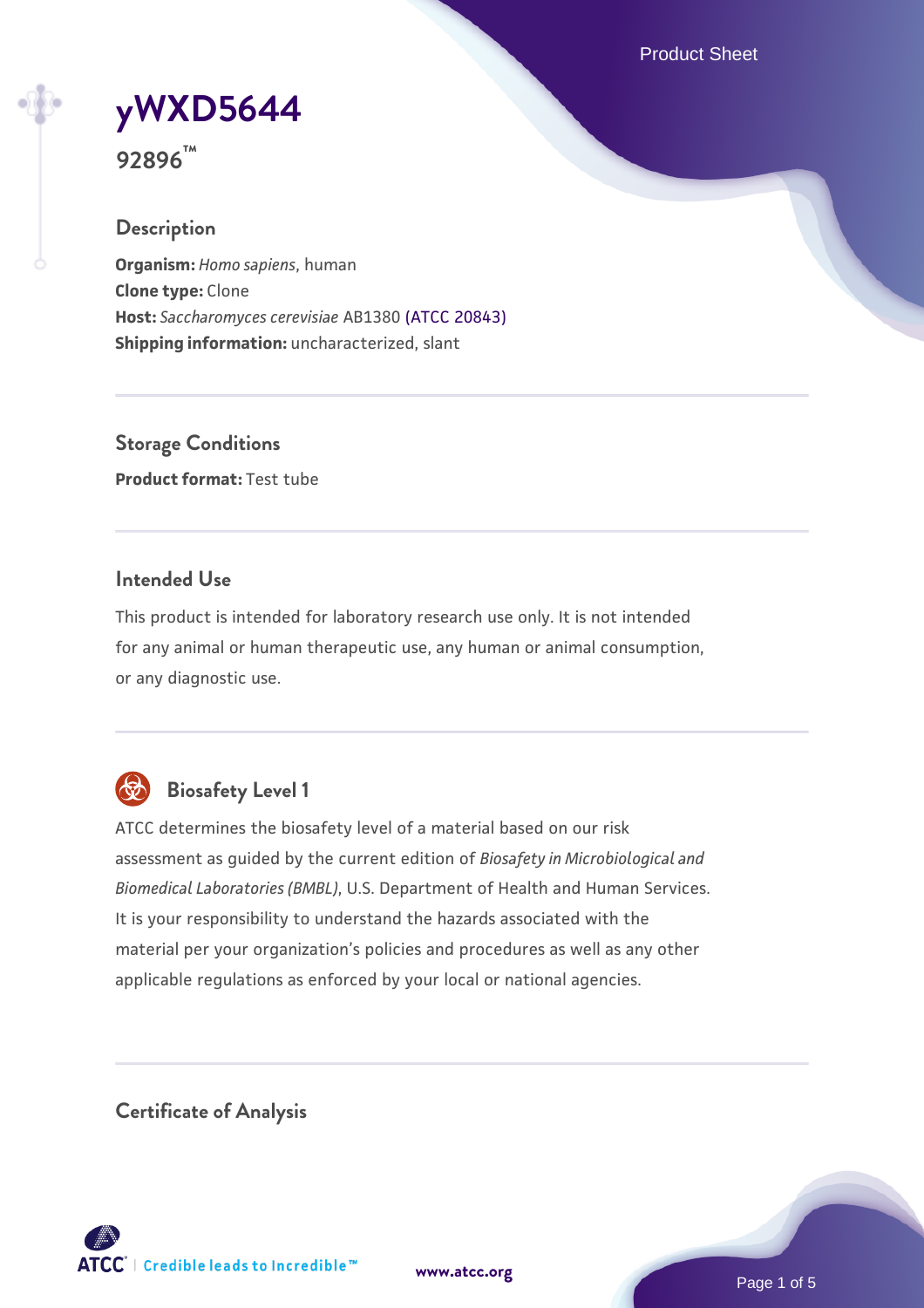### **[yWXD5644](https://www.atcc.org/products/92896)** Product Sheet **92896**

For batch-specific test results, refer to the applicable certificate of analysis that can be found at www.atcc.org.

### **Insert Information**

**Type of DNA:** genomic **Genome:** Homo sapiens **Chromosome:** X X pter-q27.3 **Gene name:** DNA Segment, single copy **Gene product:** DNA Segment, single copy [DXS4592] **Gene symbol:** DXS4592 **Contains complete coding sequence:** Unknown **Insert end:** EcoRI

#### **Vector Information**

**Construct size (kb):** 165.0 **Intact vector size:** 11.454 **Vector name:** pYAC4 **Type of vector:** YAC **Host range:** *Saccharomyces cerevisiae*; *Escherichia coli* **Vector information:** other: telomere, 3548-4235 other: telomere, 6012-6699 Cross references: DNA Seq. Acc.: U01086 **Cloning sites:** EcoRI **Markers:** SUP4; HIS3; ampR; URA3; TRP1 **Replicon:** pMB1, 7186-7186; ARS1, 9632-10376

# **Growth Conditions**

**Medium:** 



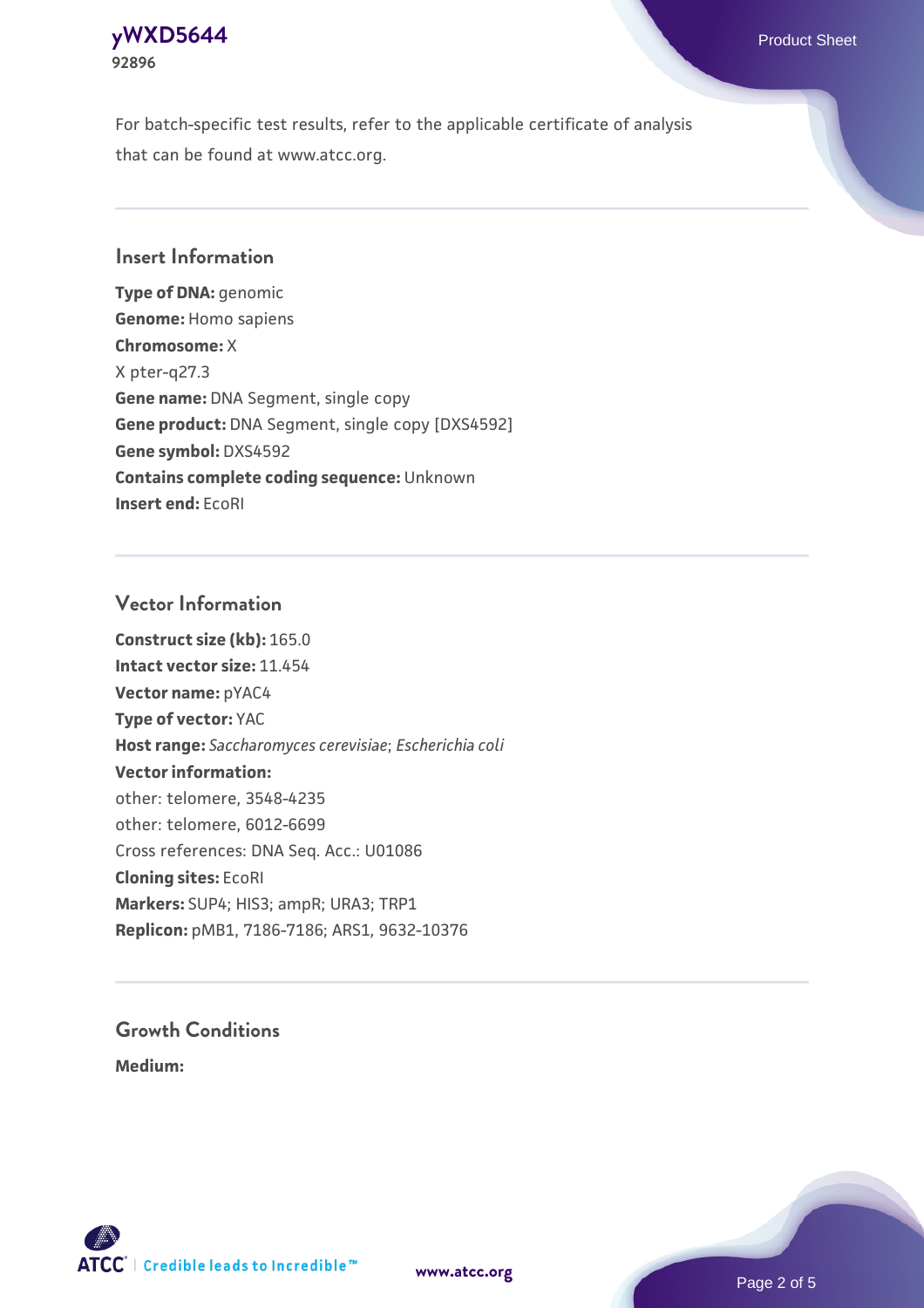#### **[yWXD5644](https://www.atcc.org/products/92896)** Product Sheet **92896**

[ATCC Medium 1245: YEPD](https://www.atcc.org/-/media/product-assets/documents/microbial-media-formulations/1/2/4/5/atcc-medium-1245.pdf?rev=705ca55d1b6f490a808a965d5c072196) **Temperature:** 30°C

#### **Notes**

More information may be available from ATCC (http://www.atcc.org or 703- 365-2620).

# **Material Citation**

If use of this material results in a scientific publication, please cite the material in the following manner: yWXD5644 (ATCC 92896)

# **References**

References and other information relating to this material are available at www.atcc.org.

# **Warranty**

The product is provided 'AS IS' and the viability of ATCC® products is warranted for 30 days from the date of shipment, provided that the customer has stored and handled the product according to the information included on the product information sheet, website, and Certificate of Analysis. For living cultures, ATCC lists the media formulation and reagents that have been found to be effective for the product. While other unspecified media and reagents may also produce satisfactory results, a change in the ATCC and/or depositor-recommended protocols may affect the recovery, growth, and/or function of the product. If an alternative medium formulation or reagent is used, the ATCC warranty for viability is no longer



**[www.atcc.org](http://www.atcc.org)**

Page 3 of 5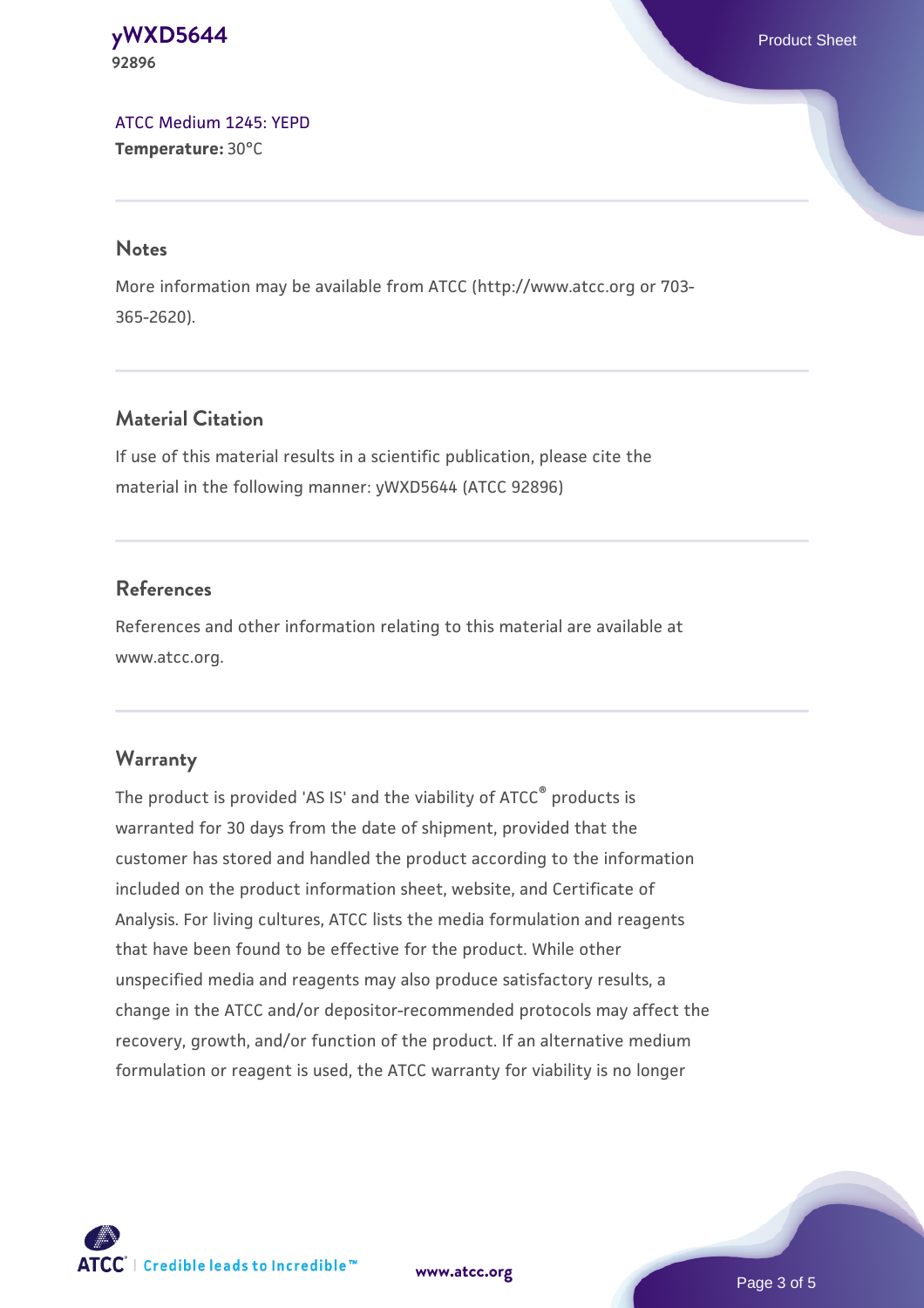**92896**

**[yWXD5644](https://www.atcc.org/products/92896)** Product Sheet

valid. Except as expressly set forth herein, no other warranties of any kind are provided, express or implied, including, but not limited to, any implied warranties of merchantability, fitness for a particular purpose, manufacture according to cGMP standards, typicality, safety, accuracy, and/or noninfringement.

#### **Disclaimers**

This product is intended for laboratory research use only. It is not intended for any animal or human therapeutic use, any human or animal consumption, or any diagnostic use. Any proposed commercial use is prohibited without a license from ATCC.

While ATCC uses reasonable efforts to include accurate and up-to-date information on this product sheet, ATCC makes no warranties or representations as to its accuracy. Citations from scientific literature and patents are provided for informational purposes only. ATCC does not warrant that such information has been confirmed to be accurate or complete and the customer bears the sole responsibility of confirming the accuracy and completeness of any such information.

This product is sent on the condition that the customer is responsible for and assumes all risk and responsibility in connection with the receipt, handling, storage, disposal, and use of the ATCC product including without limitation taking all appropriate safety and handling precautions to minimize health or environmental risk. As a condition of receiving the material, the customer agrees that any activity undertaken with the ATCC product and any progeny or modifications will be conducted in compliance with all applicable laws, regulations, and guidelines. This product is provided 'AS IS' with no representations or warranties whatsoever except as expressly set forth herein and in no event shall ATCC, its parents, subsidiaries, directors, officers, agents, employees, assigns, successors, and affiliates be liable for indirect, special, incidental, or consequential damages of any kind in connection with or arising out of the customer's use of the product. While reasonable effort is made to ensure authenticity and reliability of materials on deposit, ATCC is not liable for damages arising from the misidentification or



**[www.atcc.org](http://www.atcc.org)**

Page 4 of 5